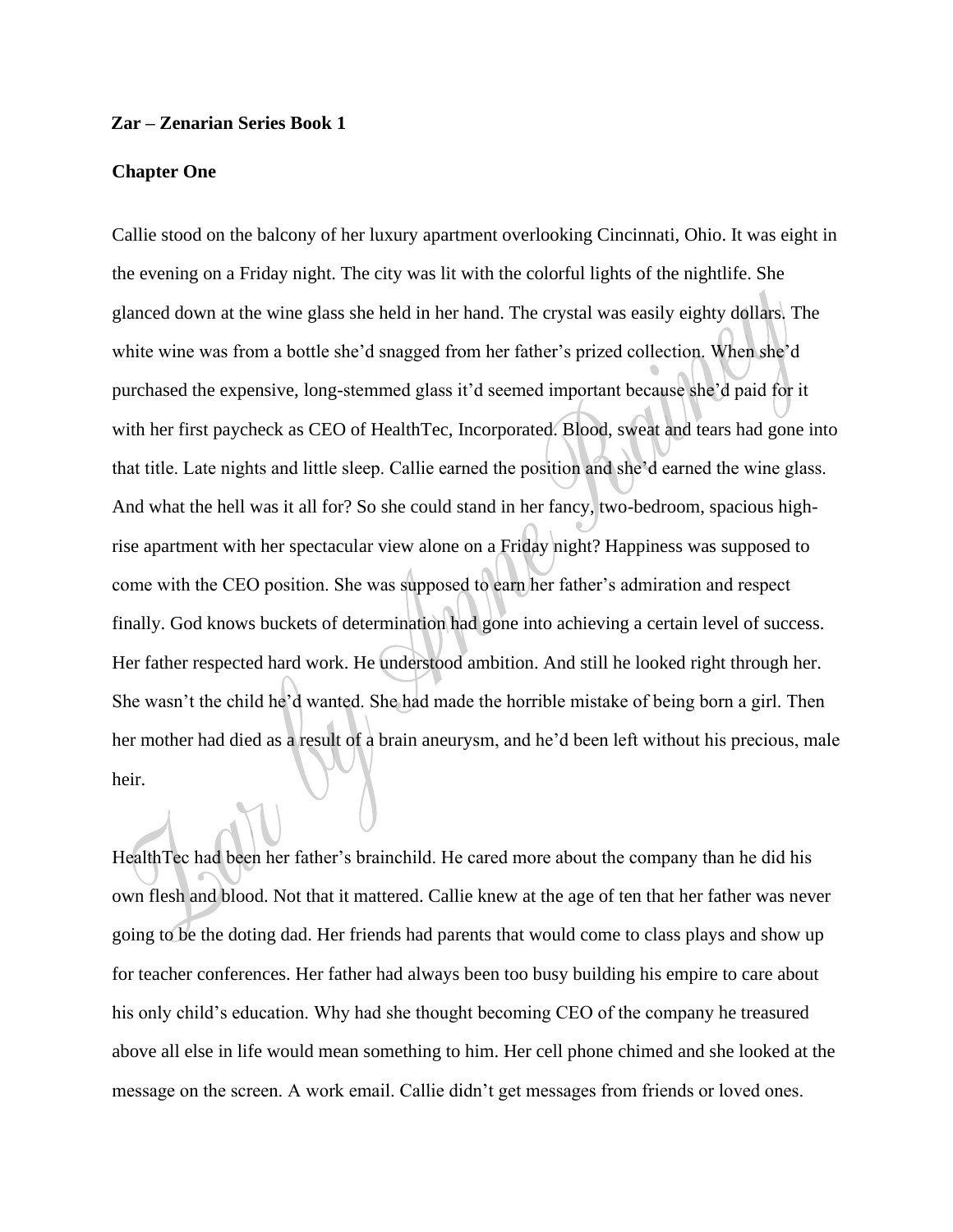That would imply she actually had friends and loved ones. And she was the one to blame for that. She'd sacrificed so much and for what? A fancy apartment, nice car, and pretty wine glasses. God, she was pathetic.

A beeping noise came from the front of her apartment signaling a call from the doorman. She went inside, then closed and locked the sliding glass door. She placed her wine glass and cell phone on the Brazilian agate coffee table that her father had purchased for her last birthday. The unique teardrop shape would cause lots of oohs and ahhs if she ever had company. In fact, most of her one-of-a-kind furniture and artwork would have any designer salivating. Her busy schedule and lack of friends meant no one but her had ever appreciated the décor.

With her thoughts heading south by the second, Callie walked across the room to the intercom and pushed a button on the display. "Yes, Fred?"

"Ms. Wilson, I'm sorry to interrupt but there's a man here who insists on speaking with you. He says he knows your father.'

Odd that an associate of her father's would show up at her apartment. "Name?"

"He says his name is Mr. Zenarian," Fred replied.

She had no idea who it could be, but she had to wonder if it had something to do with her father's newest decision to discontinue one of their products. Their company was responsible for creating a genetically modified form of ginseng that promised a boost in metabolism. In theory the powdery substance should've flown off the shelves, but that hadn't happened. Probably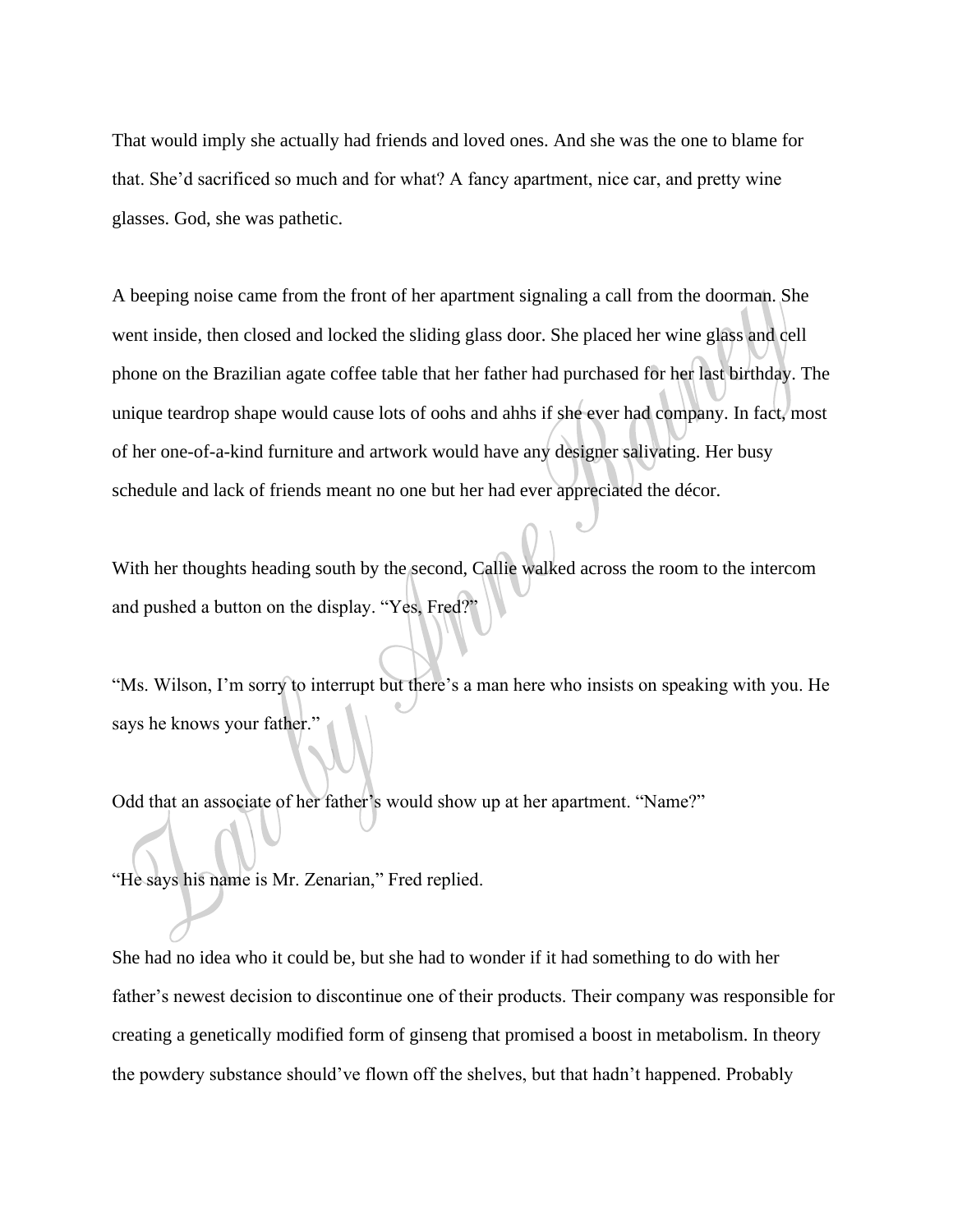because it didn't work as claimed. At least, it hadn't worked as well as claimed. Epic failure. Something not to be tolerated by the mighty Quinn Wilson. Someone had dropped the ball during testing and her father was still spitting mad over it.

Callie pushed the button on the intercom and said, "I'll be down in a moment, Fred. Thank you."

"Of course, Ms. Wilson." Callie went to the bathroom and checked her appearance. Her hair was still pulled back into a French twist. Her makeup still appeared as fresh as when she'd put it on at six o'clock that morning. She even had on the black skirt and white blouse she'd worn to work. "God, my life is dull," she mumbled to her reflection, half expecting her image to disagree with her. She flicked the light switch, then grabbed her cell phone from the coffee table before taking her purse and keys from the table next to the door. Callie left her apartment, locking up behind her. It was a secure building in a safe neighborhood, but her dad had drilled it into her early on that there were bad people everywhere. When she was fifteen, he'd enrolled her in self-defense classes. By the time she was twenty-two she'd taken shooting lessons and possessed a concealed carry license for the gun in her purse. Never let it be said that her dad did anything half-assed.

She took the elevator to the lobby and when she stepped out she was brought up short by a tall man with long silver hair. He had to be at least six-foot-six. He was built linebacker tough and when she approached, his gaze swung her way. She couldn't look away from the silver-grey eyes and half wondered if maybe they were contact lenses. Hair dye too probably. Had to be.

She walked towards him, noticing the way he tensed, his eyes narrowing. "Hello, you must be Mr. Zenarian," she said with a smile, hoping to put the man at ease. "I'm Callie Wilson. What can I do for you?"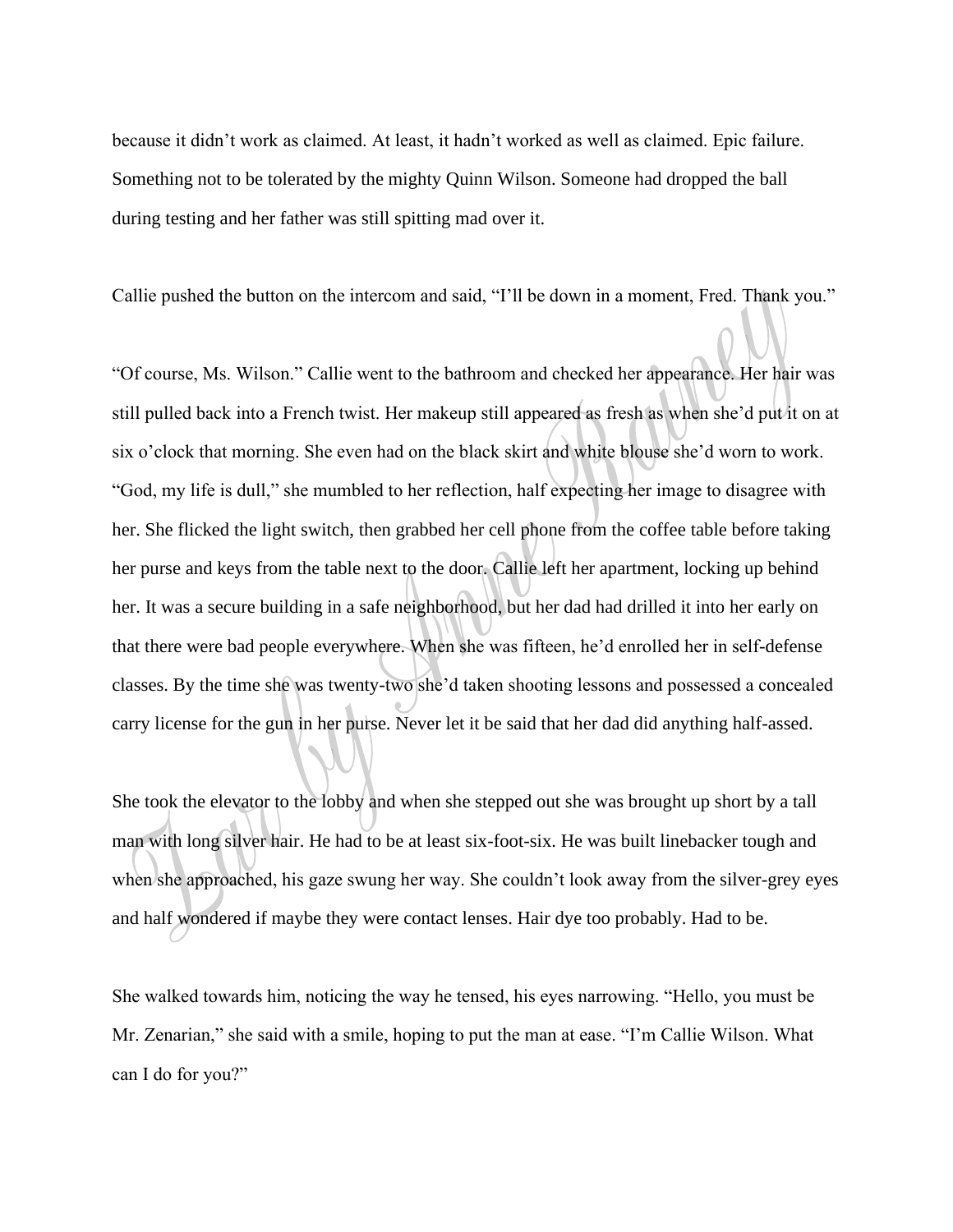He reached out and shook her hand. His skin was warm, the skin of his hand a little rough. "My boss wishes an audience with you, Ms. Wilson."

Okay, that was cryptic. "I'm not sure who your boss is, Mr. Zenarian, but you're welcome to call my office on Monday and set up a meeting."

"That's unacceptable," he replied, his voice deep and edged with steel. "Now, is preferable."

She laughed. Who did this guy think he was? "I'm sorry, but I'm busy at the moment. Please have your boss call my office." She turned to leave, but suddenly the man was in front of her. How had he gotten around her so fast? She hadn't even seen him move.

"If you do not wish for your doorman to die a painfully slow death, you will come with me. Now.."

Callie's heartbeat sped up at the threat. She tensed and reached inside her purse for her gun, but he stopped her with a hand on hers. He squeezed, not painfully, but enough to drive his point home. He inclined his head towards the front of the lobby and Callie followed his line of sight. Fred sat behind the front desk, completely oblivious to the threat that surrounded them.

She shot an angry glare at the stranger. "What is this about?"

"Come with me and you'll soon learn," he stated, his voice dropping to a whisper. "I mean you no harm, Ms. Wilson."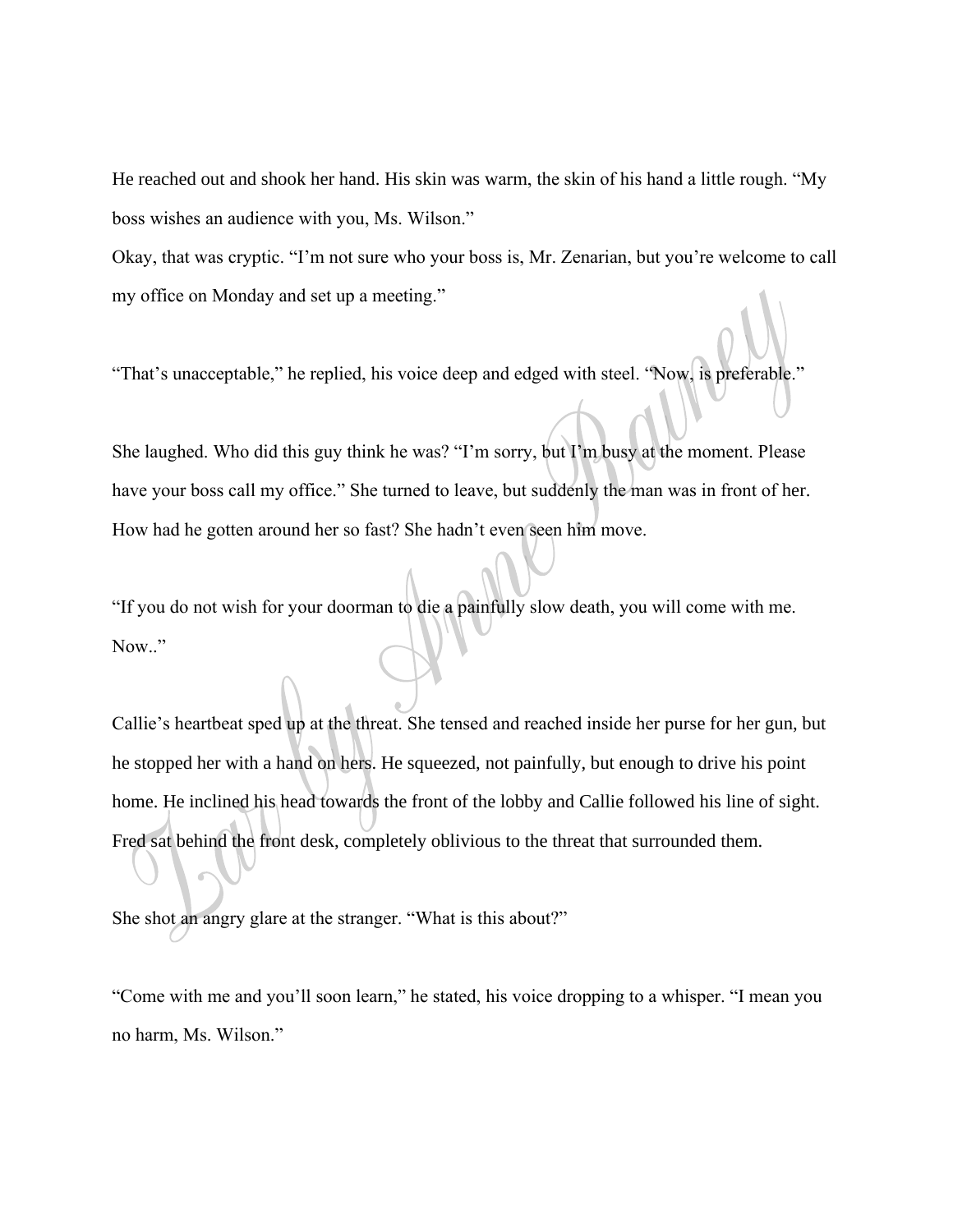She stood firm, afraid if she left the safety of the building she might not be coming back. "How do I know you won't just kill me as soon as we walk out those doors?"

"You do not, but if you resist then I'll be forced to hurt your doorman because he will come to your aid," he stated, his voice totally devoid of emotion. "I don't think you want that."

She looked at Fred again. She'd known him a short time, but he was kind to her. He had kids, grandkids. A wife of fifty years. The need to defend herself warred with her need to keep Fred from harm. In the end the choice was clear. "I'll go, but if you hurt him in any way, I'll shoot you."

Some emotion flickered in his silver eyes and he almost smiled. "I believe you, Ms. Wilson. But I have given my word that Fred will come to no harm. I keep my word."

She sighed. "The word of a kidnapper. Terrific," She grumbled.

He took hold of her arm and led her out the front door. Fred waved and told her to have a good evening. She wanted to give him some signal that she was definitely not going to have a good evening. She was being kidnapped for Christ's sake.

Once outside her kidnapper leaned close to her ear and whispered, "I've stated you are in no danger. When your meeting with my boss is concluded I will return you to your home."

Callie clutched her purse tighter and waited for the opportunity to pull out the gun hidden inside and save herself from the bizarre situation. He led her to a big, black SUV with blacked-out windows. Was he a drug dealer? What the hell? He pulled open the passenger side door and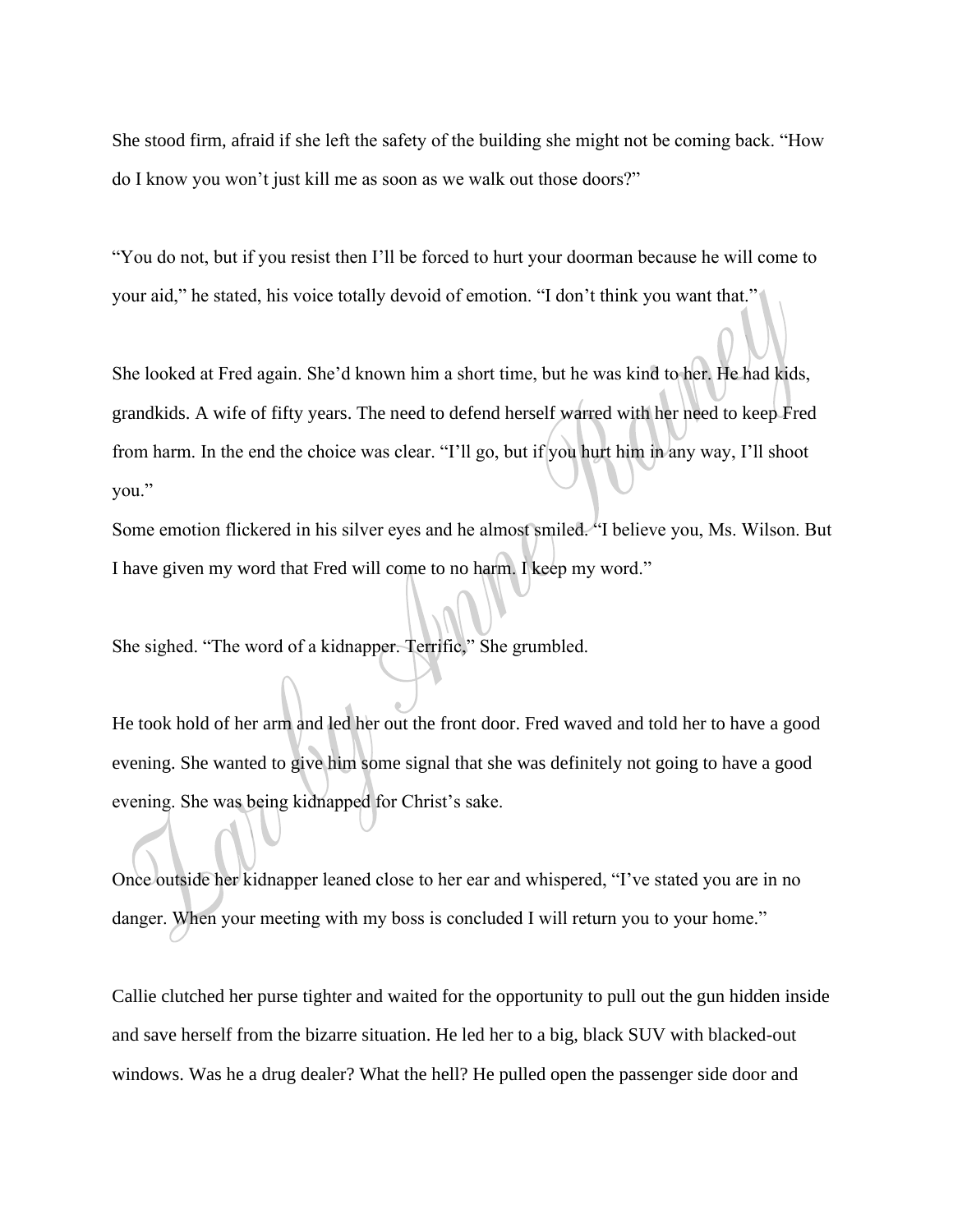stepped back for her to get in. Once seated, he held out a hand. "I'll take the purse, Ms. Wilson." When she hesitated, his gaze narrowed. "Now."

She handed it over, along with her only chance at possible escape. He slammed the door shut and came around the front and got in behind the wheel. She watched him pull out her gun and slide it inside his jacket pocket, before stashing her purse under his seat. Unless she was able to overpower the giant man, not likely, her chance of getting to her gun just went up in flames. Callie tried the handle, but it wouldn't budge. She searched for a lock and came up empty. No way out. Were the windows bullet proof too? The entire situation was starting to feel like something out of a movie. Mobsters came to mind. Her father was wealthy. Was she being held for ransom?

She looked over at the stranger with the intense eyes and oddly beautiful hair. "If it's money you want, my father will pay. This isn't necessary."

He didn't respond. "It's not necessary to take such drastic measures."

"Money is not an issue. It's you my boss wishes an audience with, Ms. Wilson."

How was that possible? She'd lived her entire life alone. She didn't have friends, much less enemies. "I don't even know your boss. If you would only tell me what this is about then maybe I can help."

He took his gaze off the road for a brief moment and looked at her. If it were at all possible it seemed his eyes glowed. God, I'm losing it. "Seriously, I can just speak to him on the phone and clear this up. I think it must be a case of mistaken identity."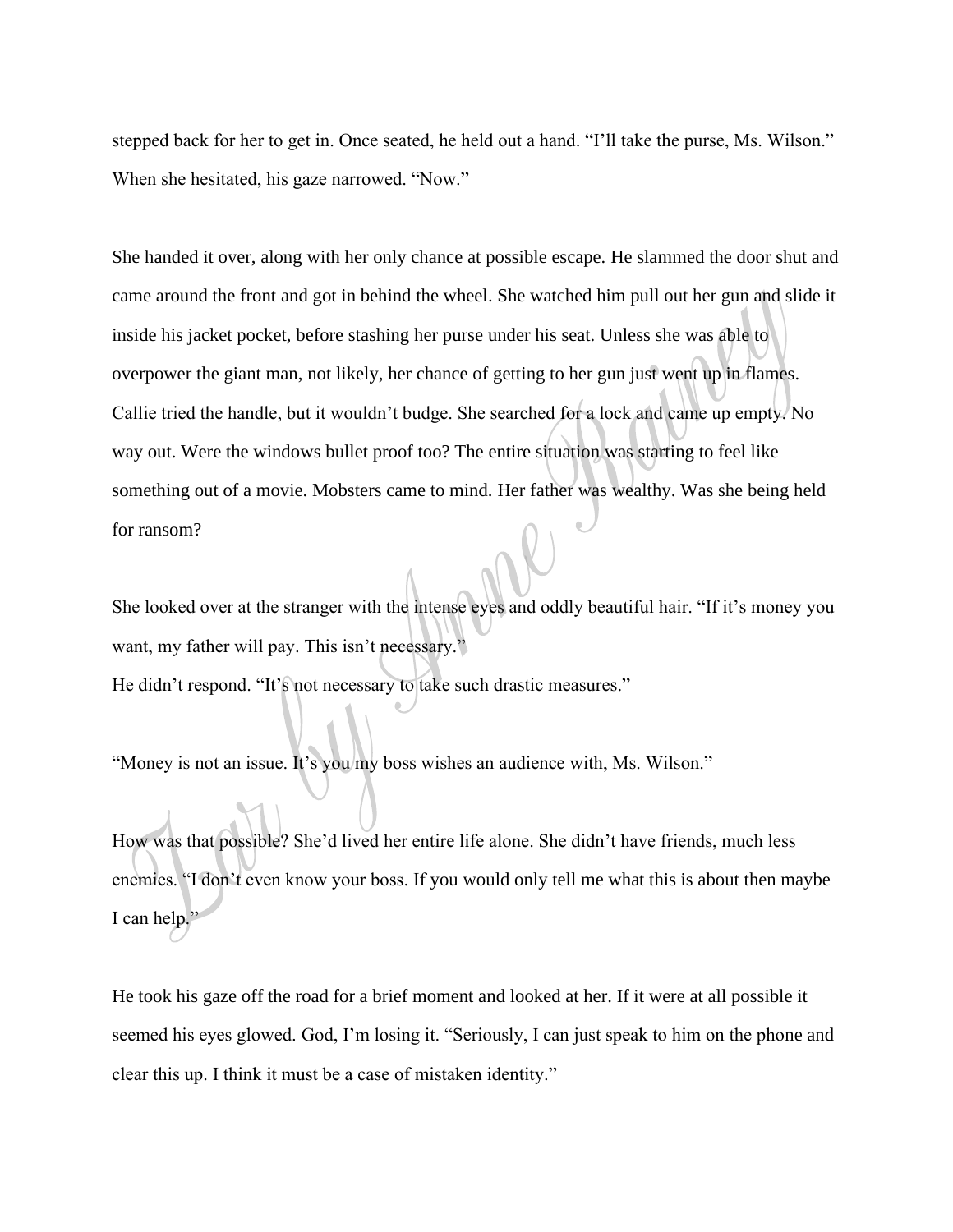"You are Callie Wilson. You work at HealthTec, Incorporated. You reside at 222 East Seventh Street. You are twenty-five years old. Your income is—"

She held up a hand in surrender. "Yeah, yeah. Not mistaken identity. I get it."

"All will be clear soon," he said, his voice annoyingly calm. "It's a long drive so you might want to get some sleep."

She rolled her eyes at the absurd statement. "Sure, because I'm not at all freaked out over the fact you just kidnapped me."

He shoved a hand through his hair, the first sign that he wasn't as cool and collected as he appeared. "I do not like that term."

"Kidnapper?" his lips thinned. "Uh, too bad. That's what you are since you quite clearly kidnapped me." She crossed her arms over her chest. "It's a crime, by the way. Kidnapping. You will go to prison for this."

"This is not a kidnapping. The term implies that you are being taken and kept against your will. That is untrue. My boss wishes an audience with you that is all. As I've stated before no harm will come to you. You will be returned as soon as the meeting is concluded."

He turned a corner and Callie realized he was driving her out of town. The thought terrified her. "Where are we going?"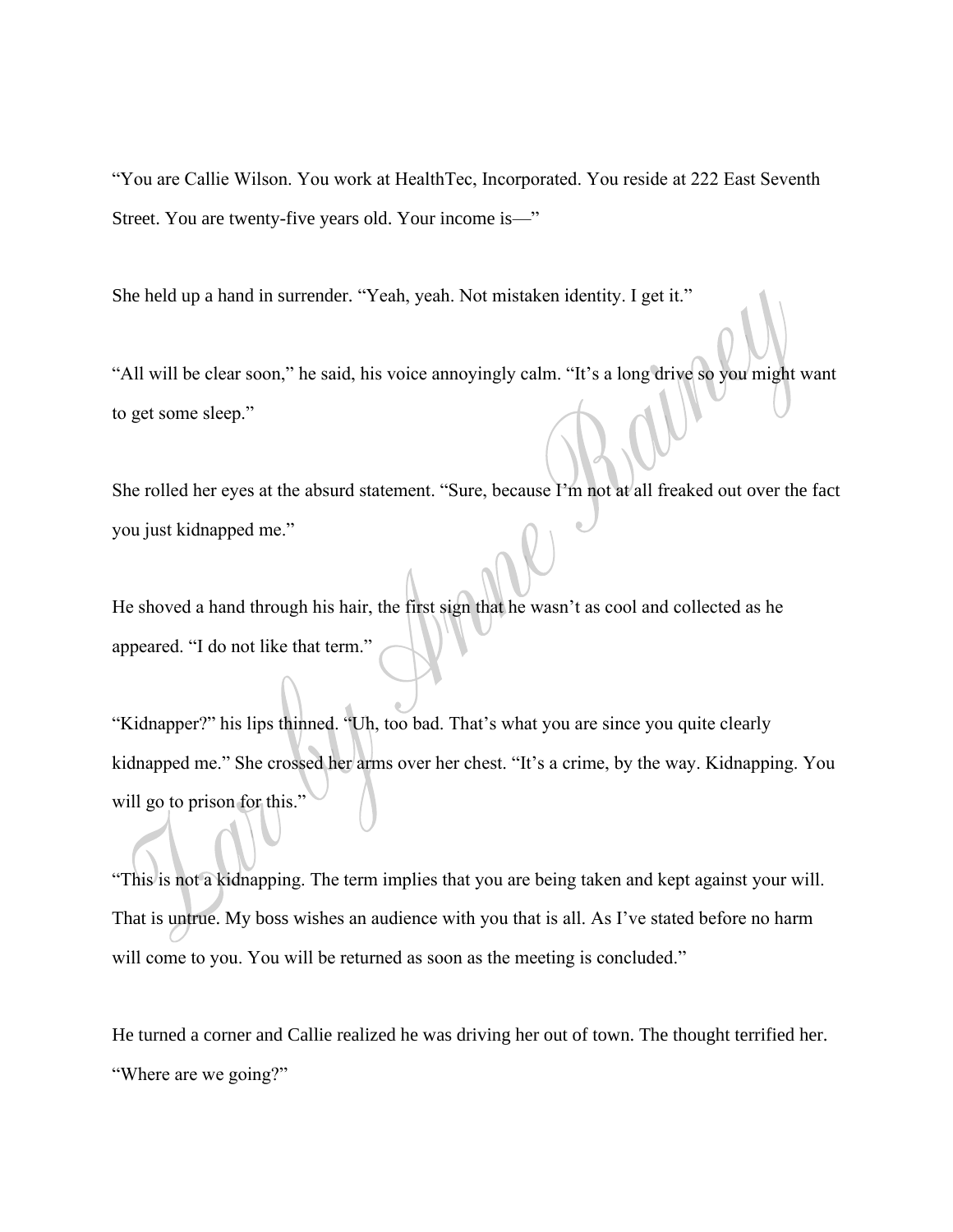He was silent for another few miles and she really didn't think he would answer. When he finally did, she noticed his voice had softened. "The meeting isn't held near here. It's two hours at least."

It didn't escape her notice that he didn't actually give her the name of a city or town. She also didn't know the name of his so-called boss. Callie wasn't sure what was going on. He swore it had nothing to do with her father, but it was the only logical explanation. The only person that her father had pissed off enough to seek revenge was Edward Sinclair III. He was her father's old business partner. Edward originally had the idea to use the genetically modified ginseng, but her father had stolen the concept, then he'd sold his half of the business back to Edward and started his own company. Her father had effectively killed Edward Sinclair's business when he'd left. It'd been over eight years ago, but Edward definitely still held a grudge against her father. Maybe Edward was done watching from the sidelines as HealthTec raked in the dough. He'd come to collect.

Callie would figure out the why later. First, she needed to get away from Mr. Ice. She started to formulate a plan of escape. At some point her kidnapper would need to gas up the vehicle. Or she could make like she had to use the bathroom. Somehow, she'd get him to stop the SUV. She could get away from him then. She only needed to be patient and wait for the right moment. A depressing thought struck then. No one would even miss her. God, her own dad probably wouldn't even miss her. At least until Monday when she didn't show up for work. How pathetic? She didn't have friends who would come check on her. Her dad didn't spend time with her outside of work. She couldn't even remember the last time they'd shared a meal together unless it was a business lunch or dinner. How had she let her life get so lonely?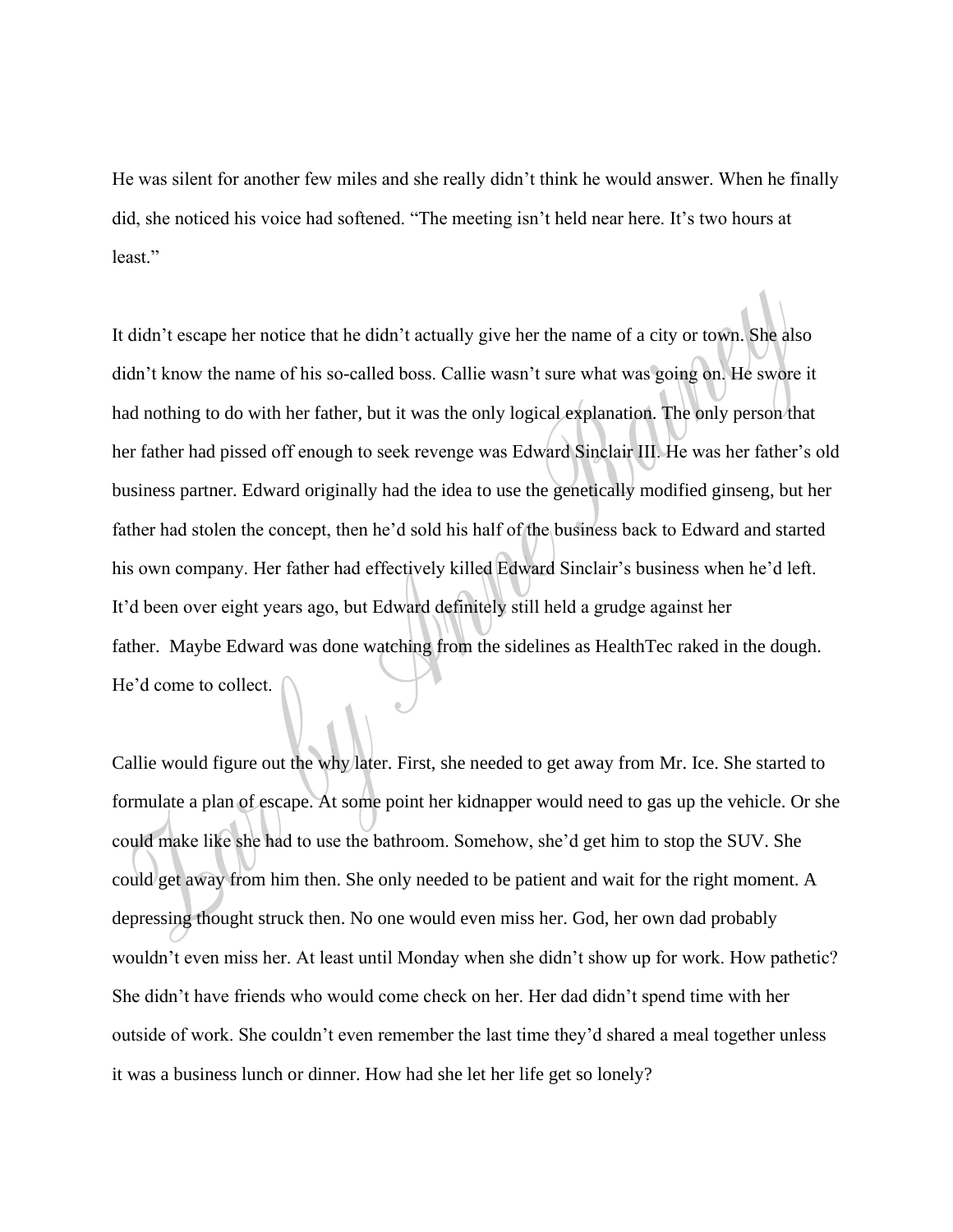Callie pushed those maudlin thoughts away and looked back over at the man taking her God knows where. She was struck again by the sheer beauty of him. His hair flowed down around his shoulders to the middle of his back. The silvery color shown in the dim light from the dash. She'd never seen anything quite so brilliant before. Certainly not out of a box. No way was it the man's real color though. And he was tall enough to barely fit into the car without skimming the roof. He kept twitching his heavily muscled shoulders as if he were uncomfortable. The black suit he wore with the crisp white shirt beneath was tailor-made to his frame. She knew clothes and this man wore a suit that cost upwards of three grand easily. Probably more considering it fit him like a glove. He seemed to sense her staring at him and he glanced her way, flashing those grey eyes. They looked right through her, as if he could read her thoughts. It was not a comfortable sensation.

"What's your name?" Maybe if she got him talking he'd see her as a human being and not just a job. Maybe he'd sympathize with her.

"Mr. Zenarian," he said, as his gaze went back to the road. "But you know this already."

"No, I mean your first name."

He seemed to hesitate, but then came to some kind of decision. "Flare."

She couldn't have heard him right. "Say again?"

"My name. It's Flare."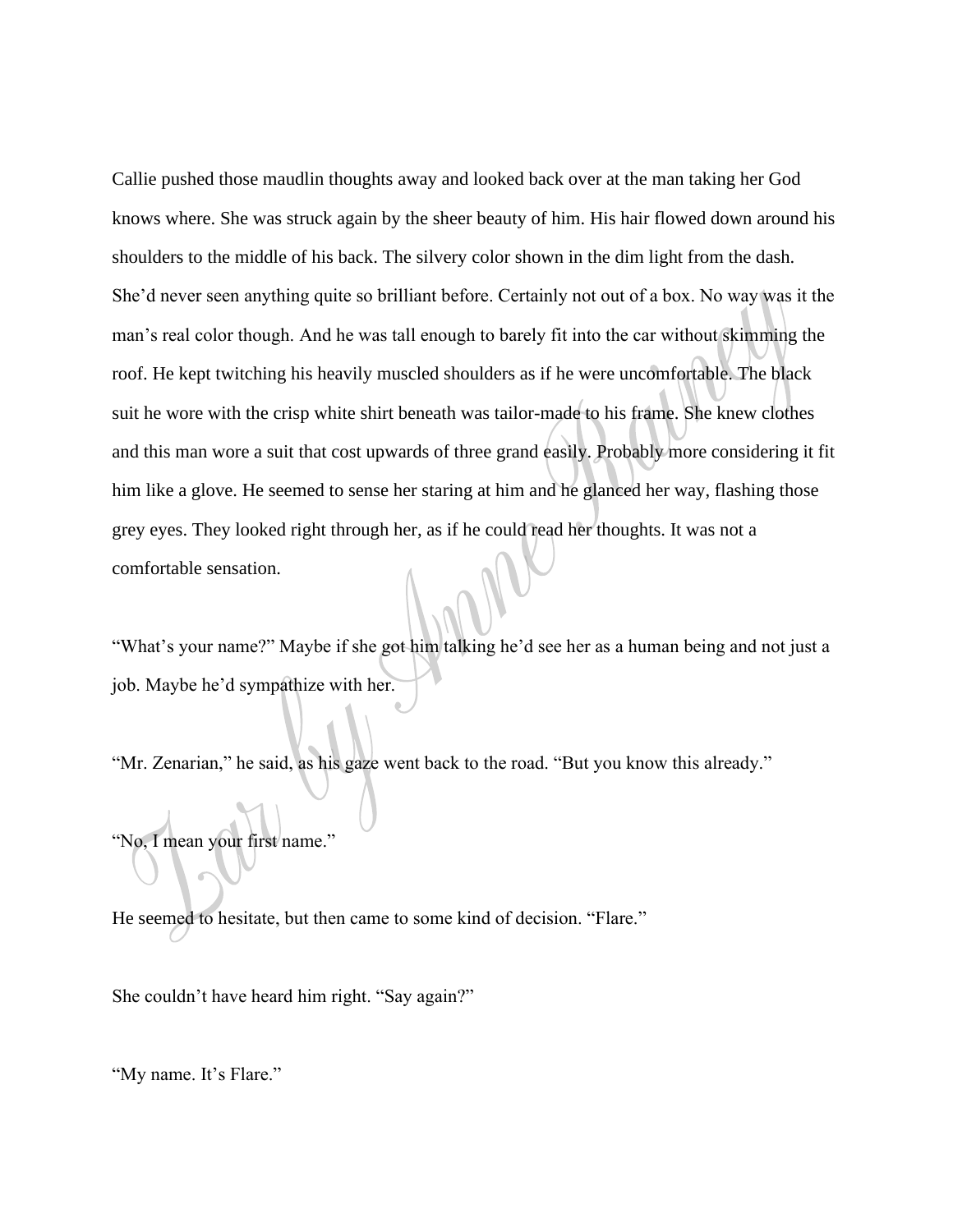Ookay. "Um, that's very unusual. Are you from a different country, Flare?" Could he be Russian? Oh, God, please don't be the Russian mob.

"I live in this country."

Lordy, it was like pulling teeth with this guy. "But were you originally from somewhere else? Russia maybe? You have a slight accent."

A hint of a smile played at the corners of his mouth. "I am not Russian. My ancestors were not from here, but I was born here. So, that means I'm not foreign."

"Oh, okay. You don't look like the typical men I see around here, that's all. I mean, your hair alone makes you stand out."

He frowned over at her, taking his gaze from the road for a for few seconds. "What's wrong with my hair?"

God, she'd actually offended him. She'd offended her kidnapper. Nice going, dipshit. "Nothing at all. It's beautiful. The color is just very unusual." She fisted her hands in her lap before continuing. "So, Flare, you mentioned your boss wants a meeting with me. Can you tell me what it's about?"

"My task is to pick you up and bring you to him, Ms. Wilson. You will have to hold your questions for him."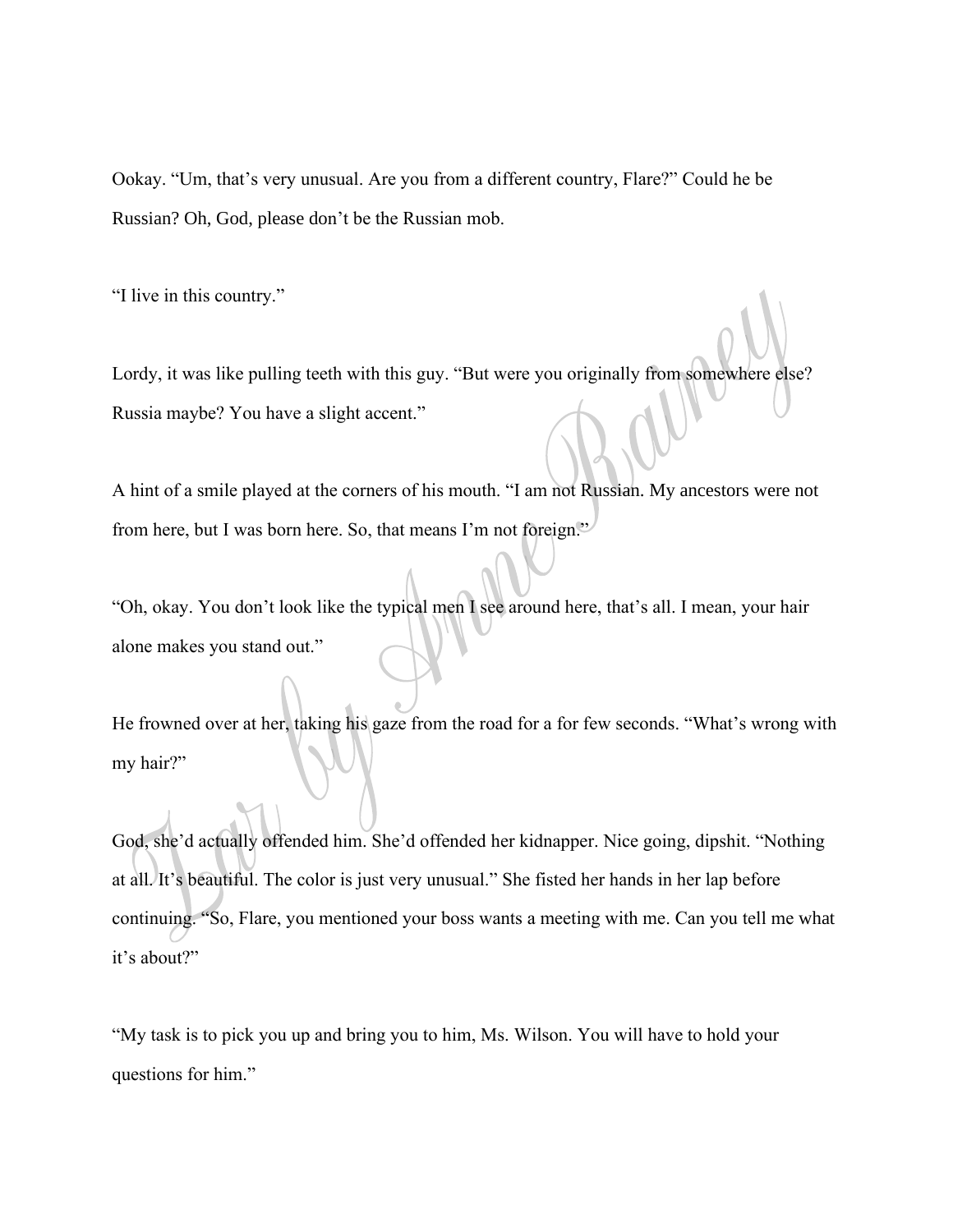Meaning he didn't know or wasn't willing to share? She didn't know which. "What's his name? I feel like I at least have a right to know who I'm meeting with."

"His name is Zar," Flare said. "He will treat you well. You have nothing to be concerned about."

Another strange name. What is up with these people? "If Zar wanted a meeting why didn't he come himself? He could have. I wouldn't have turned him away." Callie wasn't sure that was strictly the truth, but Flare didn't need to know that.

She watched as he clenched and unclenched his fists around the steering wheel. "It wouldn't have been a good idea," he answered, the softness in his voice beginning to disappear. "The trip would've made him…sick."

Callie glanced out the passenger window as she digested that information. Was boss man elderly maybe? The more information she pried out of the guy the less likely it seemed that all of this had anything to do with her father's old business partner. Maybe it really was about her. But why? Had she made an enemy that she wasn't aware of?

A chime sounded interrupting her thoughts. She looked over and saw Flare take out a cell phone. He glanced at the screen, then put it back in his pocket. "We will stop to refuel."

Callie's heart sped up. Okay, this was her chance. Somehow, she needed to get away. A single moment while he was distracted, that's all she'd need to run and find help. Her life depended on it.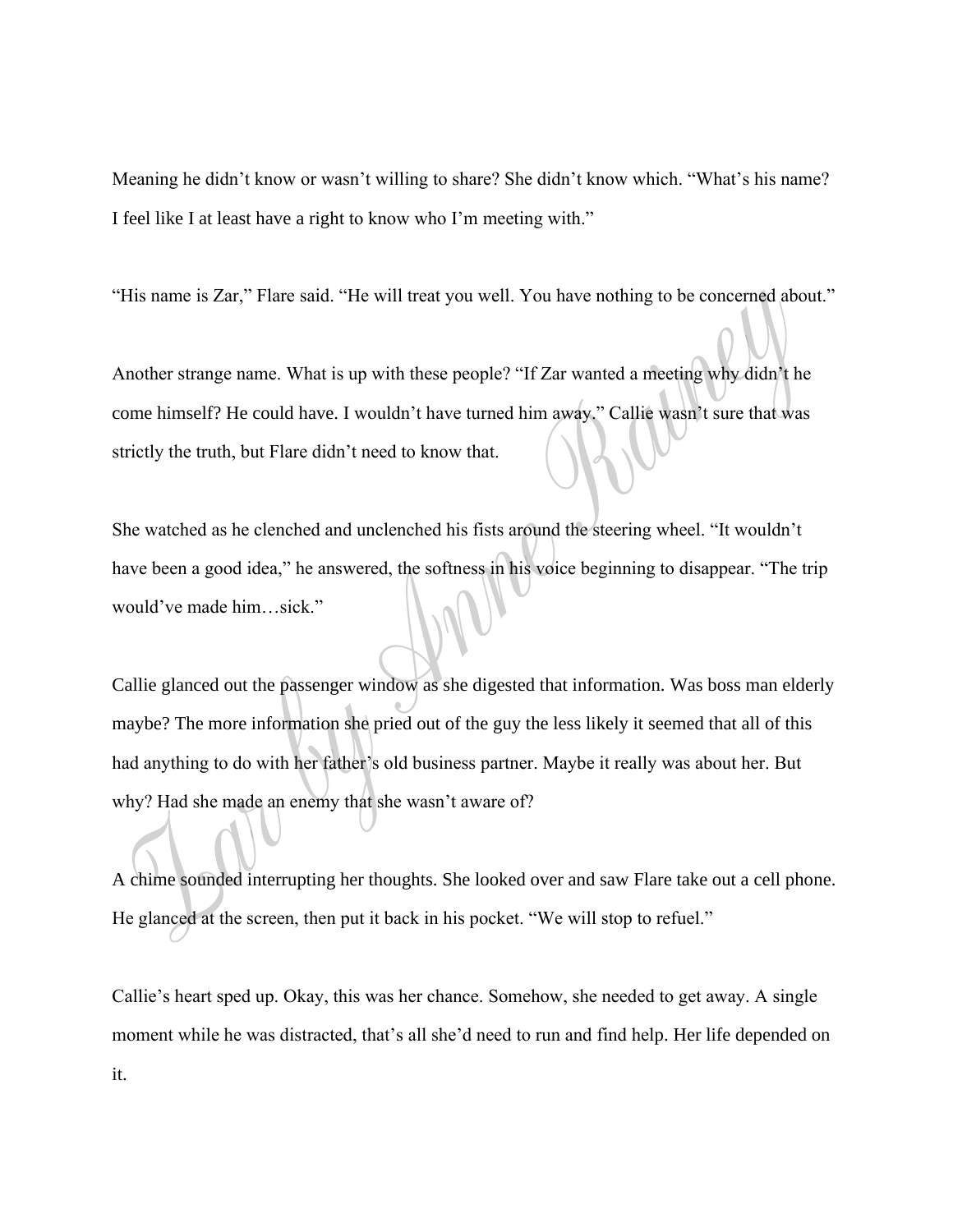"You're thinking to escape," he stated, his voice totally devoid of emotion.

What the hell? He really could read minds. "I'm not," she lied. "I'm just scared." That part was true at least.

"I know you want to get away. It's what I'd do in your situation."

"Then take me back home!" she cried, feeling more than a little frantic. "Set up a phone meeting or have your boss go through the proper channels. Hell, I'm even willing to meet him halfway somewhere. Neutral ground as it were. But simply taking me and forcing me to go with you is unacceptable."

"I regret that the situation is so distressing to you," he said in a gentle voice. "I know that you don't have any reason to trust me, but I swear on my life that you are not in any danger. You must believe that."

There was desperation in his tone. As if he really did mean what he said. As if he really didn't want to cause her any harm. Did she dare believe him? Pfft, hell no, because her life clearly depended on it. Without thinking, Callie reached across the middle console and grabbed hold of the steering wheel. She yanked, taking Flare off guard. The car swerved into oncoming traffic and Flare cursed. He pried her fingers off the wheel and shoved her, hard. She smacked her head into the dash. Everything sort of spun and she felt something trickle down her forehead. Callie shook her head, but that only made everything tilt sideways. "Oh, God," she groaned. The short surge of adrenaline disappeared like smoke. Someone touched her shoulder, but she couldn't